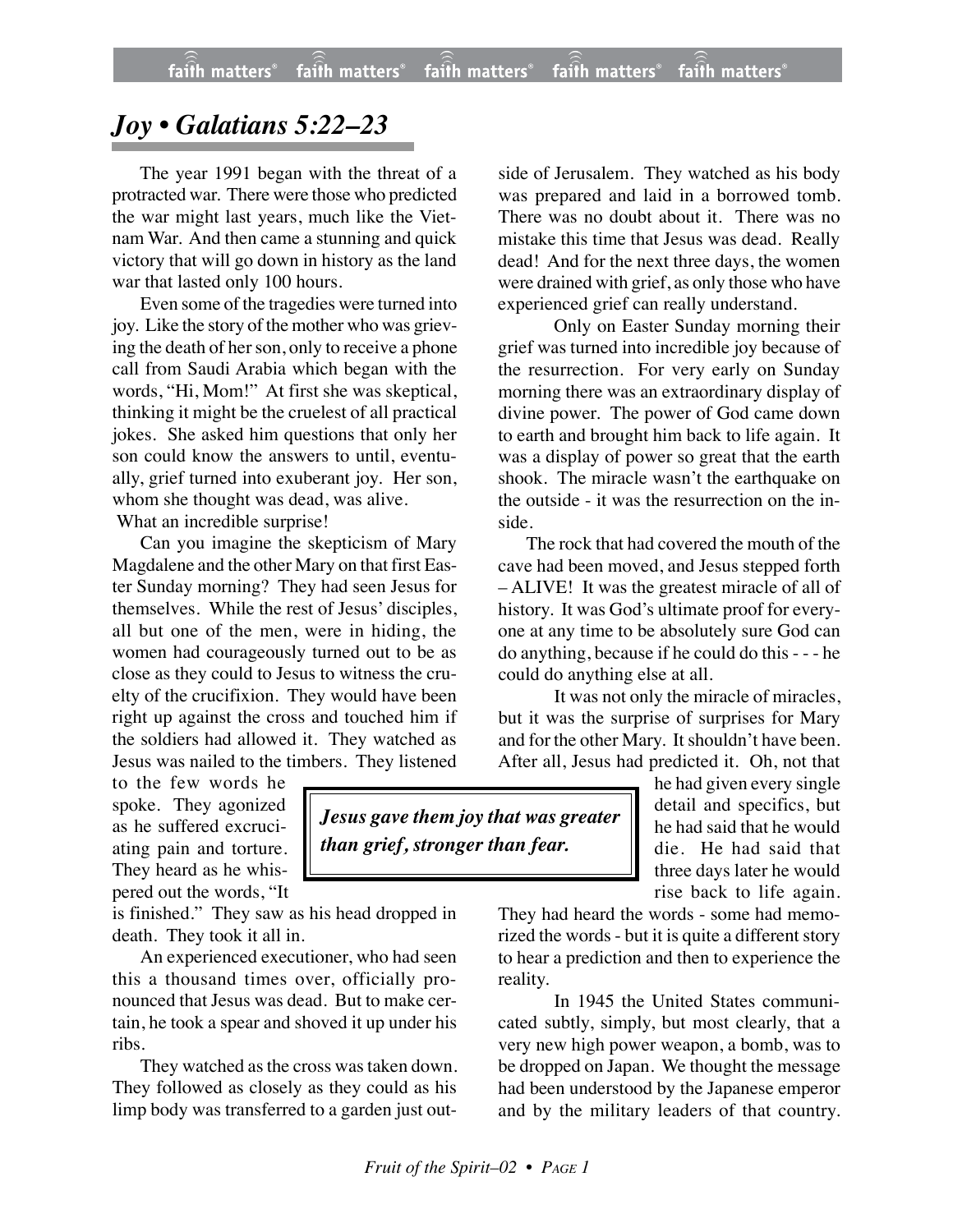Some of the people on the streets, the civilians, could sense that there was a new threat in the air as there were more flights overhead. But no matter how much was predicted, no one could ever imagine an atomic explosion if they had never experienced one. That huge amount of power, released in an instant, was unlike anything else that ever occurred before. There is a difference between a prediction and an experience.

It is the same when the Bible gives its clearcut warnings of the horrors of hell and the pleasures of heaven. There are going to be many people who are absolutely shocked and surprised to discover that the words that were predicted have become the reality of eternity.

Mary and Mary saw the empty tomb for themselves. They were shocked by what they witnessed when they looked into the tomb and saw an angel. He was like lightening, they said. Brilliant, supernatural - and he spoke!

He explained that Jesus, who was dead, was now back to life again. He said that they would see him for themselves. He told them to go and tell the other disciples. No wonder the two Marys were afraid, yet filled with joy.

That's an interesting combination, isn't it? Those are emotions we usually don't think of mixing together - fear and joy. Maybe we can compare it to a couple with the birth of their first child. Afraid of the fragility of the new child, worried about raising that child, caring for that child, and yet, at the same time, filled with the exuberant joy of a new life, their child, and all the possibilities and all the potential. That is certainly a mixture of fear and joy.

And then came the peak of their experience. Matthew says it like this: "Suddenly Jesus met them. 'Greetings,' he said. They came to him, clasped his feet and worshiped him."

It sounds kind of weak, actually, the single word that Jesus said. "Greetings." Far better to translate the Greek word, kara, exactly as it should be translated: JOY. Jesus greeted them with that very word because that is exactly what he gave to them that day - Joy. Jesus gave them

joy that was greater than grief, stronger than fear. That was the ultimate miracle. Joy, not just in the resurrection, but joy in Jesus himself, until they fell on the ground, held him close, squeezed his ankles and his feet to them and worshiped him in awe and wonder.

But that was then.

What about now? Is that joy of long ago worn out? Far from it! For the Bible tells us that like a rich vein of gold running through history in human experience, the joy of the resurrection is as real and powerful today as it was back then.

St. Paul, writing to the Galatian Christians of the first century, described what a real Christian is really like. He said that a Christian is someone who evidences and grows the fruit of the Spirit. And then he listed the flavors of that fruit, saying, "The fruit of the Spirit is love, JOY, peace, patience, kindness, goodness, faithfulness, gentleness and self-control." It's the same word  $-$  joy - that is to be the Christian experience then and now. And it is the word that Jesus spoke to the two Marys. That is what filled them up when grief disappeared.

There is a difference between joy and ordinary happiness as we typically use the word. We think of happiness as everything going great; life is good. If we have a good day, we're happy; if we have a bad day, we're unhappy. Our days can become yo-yos of emotional ups and downs. And just when we're really high, something takes us crashing back down again.

Joy is not like that. Joy is something that goes beyond circumstance. Joy is rooted in God himself who does not fluctuate, does not change. Joy is the assurance of absolute good even when it seems that absolute evil constantly reigns around us. Joy is the far bigger picture, so that when everything seems dismally dark we know that the joy we have is rooted in God himself who is infinitely bright.

When I was a boy, our family often vacationed along the Atlantic coast. As a young child I walked through the beaches from northern Maine all the way to the southeastern coast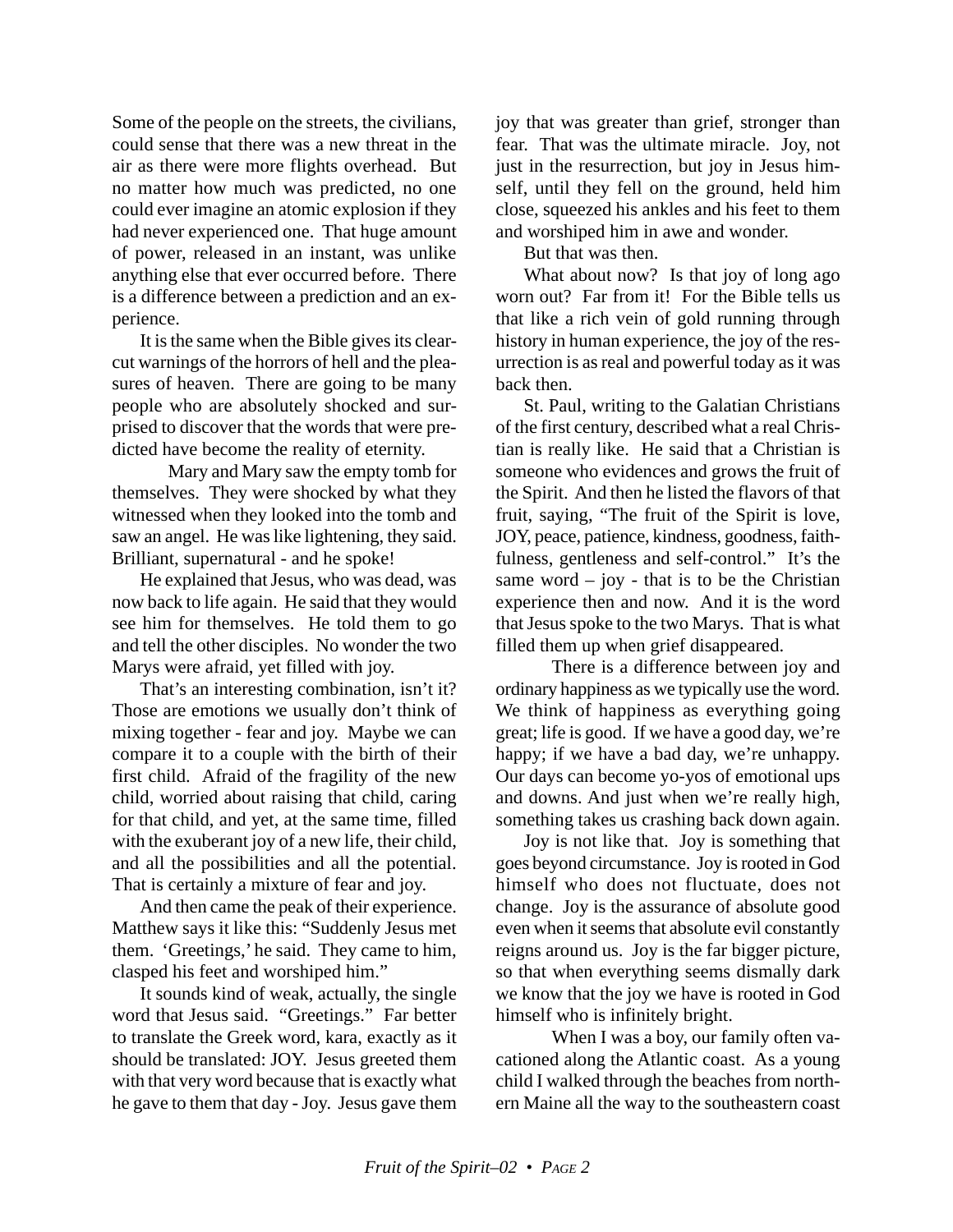of Florida. I was fascinated by the waves of the sea and the dangers that came with it. While I was allowed to play in the shallow water, I was only allowed to go out into the deeper water with my father. Although it was many years ago, I can still remember what it was like to go out over my head. My father, who was a strong swimmer, would take me out into the deeper water. I'd put my arms around his neck - I can still remember the feeling and the skill with which he swam. Sometimes I would fearfully say, "We're out over my head, Daddy!" And sometimes then he would just stand up and it seemed to me, as a little boy, as if he had all power and as if he were a giant. And I knew I was as safe as could be.

Now I'm a man, taller and stronger than my father. But I still must cope with the waves not so much in the ocean as in life. And I find there are a lot of days in my life when I am out way over my head. When there is an undertow that wants to pull me away. When it seems as if the waves crash one after the other, so fast that I can hardly catch my breath, and I know that I'm not strong enough, tall enough or big enough to make it in what seems like an angry sea of life's circumstances.

It is then that I put my arms around my Father, my Father who raised Jesus from the dead. He is stronger than any current and taller than the depth of any circumstance. And I discover

as I hold tight to him joy, stability, strength, assurance - everything that I need in an otherwise uncertain sea. Joy beyond circumstances!

But understand that this is a joy only available to those who are Christians. Only to those, in the words of the New Testament, who are in the Lord.

St. Paul, who found himself in some awful cir-

cumstances, was up against the greatest threat of all when he was on death row. He did not

know when his execution date would come, but he knew that it was imminent, it could be at any moment. It was from his cell that he wrote a letter that we call Philippians, one of the smaller books in the New Testament. Interestingly, the recurring theme of this book is joy, even though the man writing it was on death row. And as he described the joy he experienced in impossible circumstances, he wrote an interesting line in Philippians 3:1 with the hope that his readers might also experience the joy he had. He wrote, "Finally, my brothers, rejoice in the Lord!" He knew that in the sea of life's circumstances those who swim alone, who depend upon their own ability, are going to drown because they don't have what it takes. But those who are in the Lord, those who have committed their lives to Jesus Christ as Savior, those who have acknowledged him as Lord of life, those who throw their arms around the neck of God, can find joy no matter how fierce the storm.

Let me tell you, that life that is flavored with this kind of joy is very different from life without it. It is what you might call, "Yes, but . . ." living. Yes, Christians have tough times and difficult experiences; yes, Christians go through unemployment and broken relationships; yes, Christians have their diseases and difficulties like everyone else; yes, Christians know grief and discouragement, depression and even death.

*I understand that God is in control and he is the one who gives me stability and strength for life, so that, as a Christian, I can even look death, the most frightening threat of all, right in the face and be afraid and yet filled with joy.*

But, Christians who are in the Lord can look at any one of these troubled experiences of life and say, "Yes, but I have Jesus the risen Christ." "Yes, but I understand that God is in control and he is the one who gives me stability and strength for life, so that, as a Christian, I

can even look death, the most frightening threat of all, right in the face and be afraid and yet